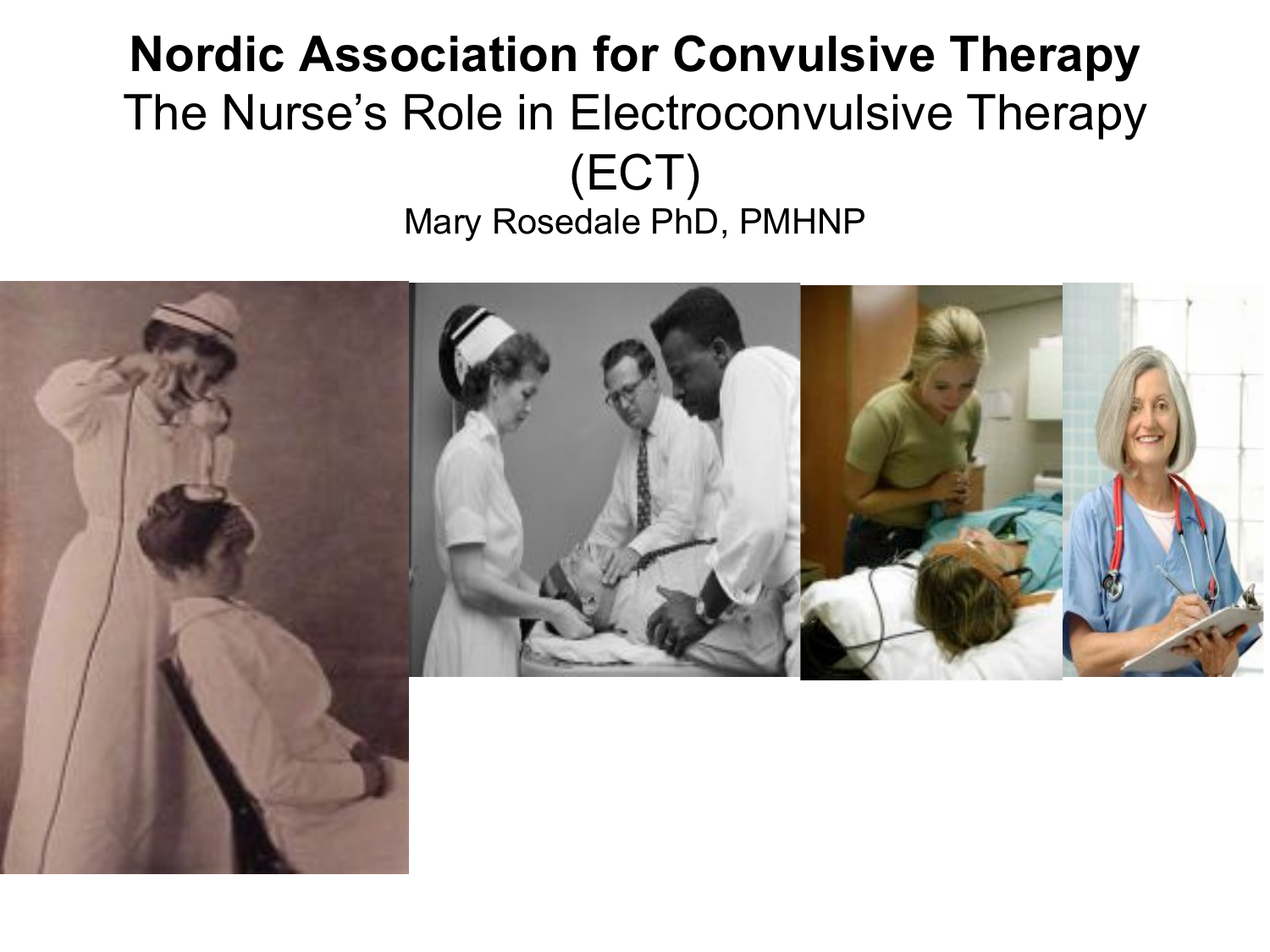### International Society of ECT and Neurostimulation (ISEN) Nursing Subcommittee Members

- Carol Kivler, Board of Directors, NAMI-Mercer County, Consumer Advisory Panel, American Psychiatric Nurses Association
- Australian College of Mental Health Nurses
- International Society for Psychiatric Nurses
- National Association for Lead Nurses in ECT
- Scottish ECT Accreditation Network
- US Nurses (CA, IL, NH, NY, MASS, MI, MO, MN, PA, NC, SC)
- International Nurses (Australia, Canada, Great Britain, Ireland, Wales, Scotland)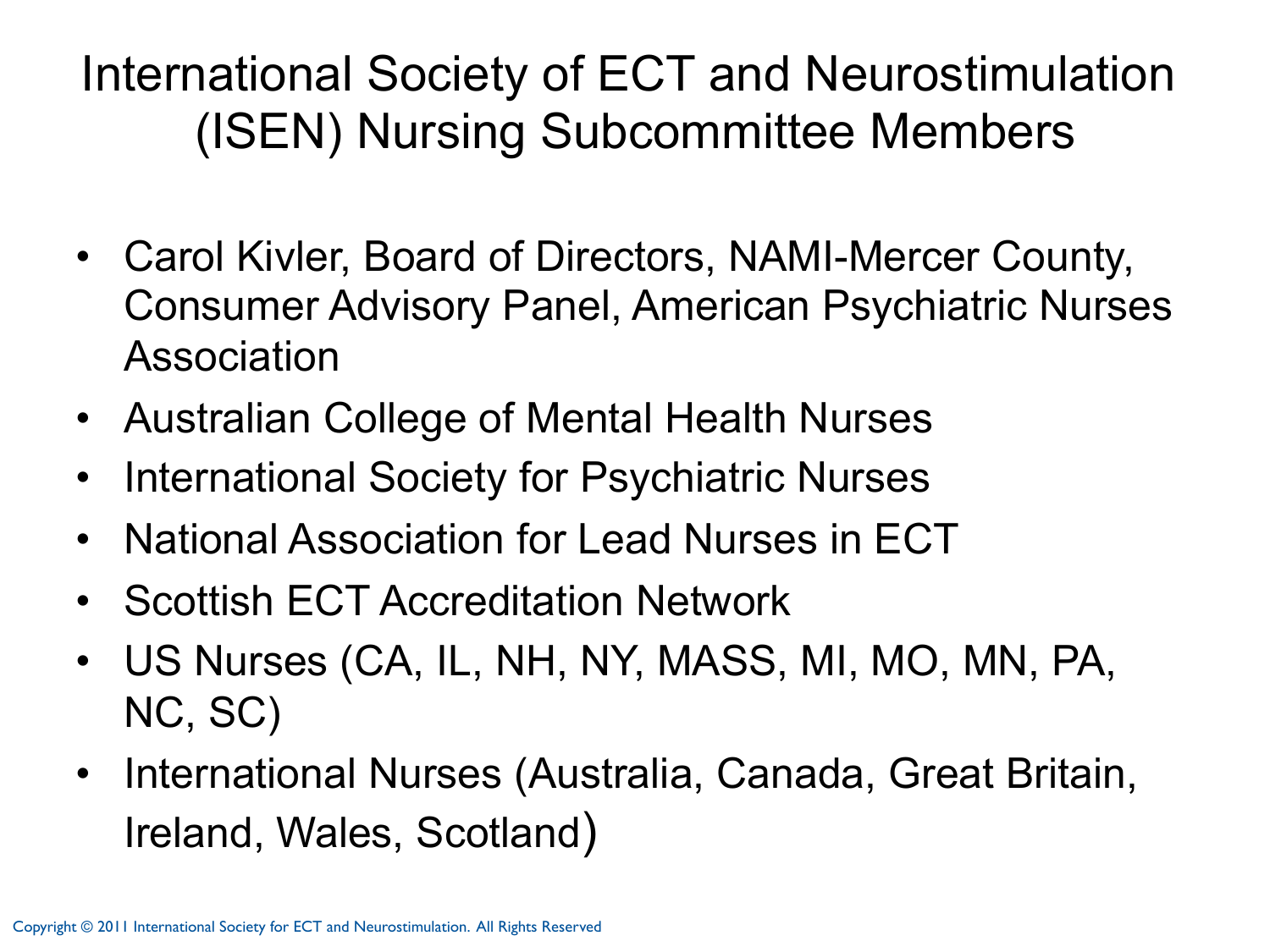## Psychiatric Mental Health Nursing

- Specialized area of nursing practice that encompasses the practice of ECT
- Basic and advanced practice nursing roles in nursing practice are described and credentialed within the specialty practice of Psychiatric-mental health nursing

#### **Psychiatric Nurses**

- Two-thirds of the total 90,000 PNs were employed in hospitals
- Average age was 51
- 4% were 30 years or younger
- 70% Associate or Diploma

Hanrahan, N. P. (2009). Analysis of the psychiatric mental health registered nurse workforce in the United States. Journal of Psychosocial Nursing and Mental Health Services Research 47(5), 1-9. Hanrahan, N. P., & Gerolamo, A. M. (2004). Profiling the hospital-based psychiatric registered nurse workforce. Journal of the American Psychiatric Nurses Association, 20(6), 43-46.

Hanrahan, N. P., Stuart, G. W., Brown, P., Johnson, M., Drucker, C. B., & Delaney, K. R. (2003). The psychiatric nursing workforce. Large numbers, little data. Journal of the American Psychiatric Nurses Association, 9, 104-106.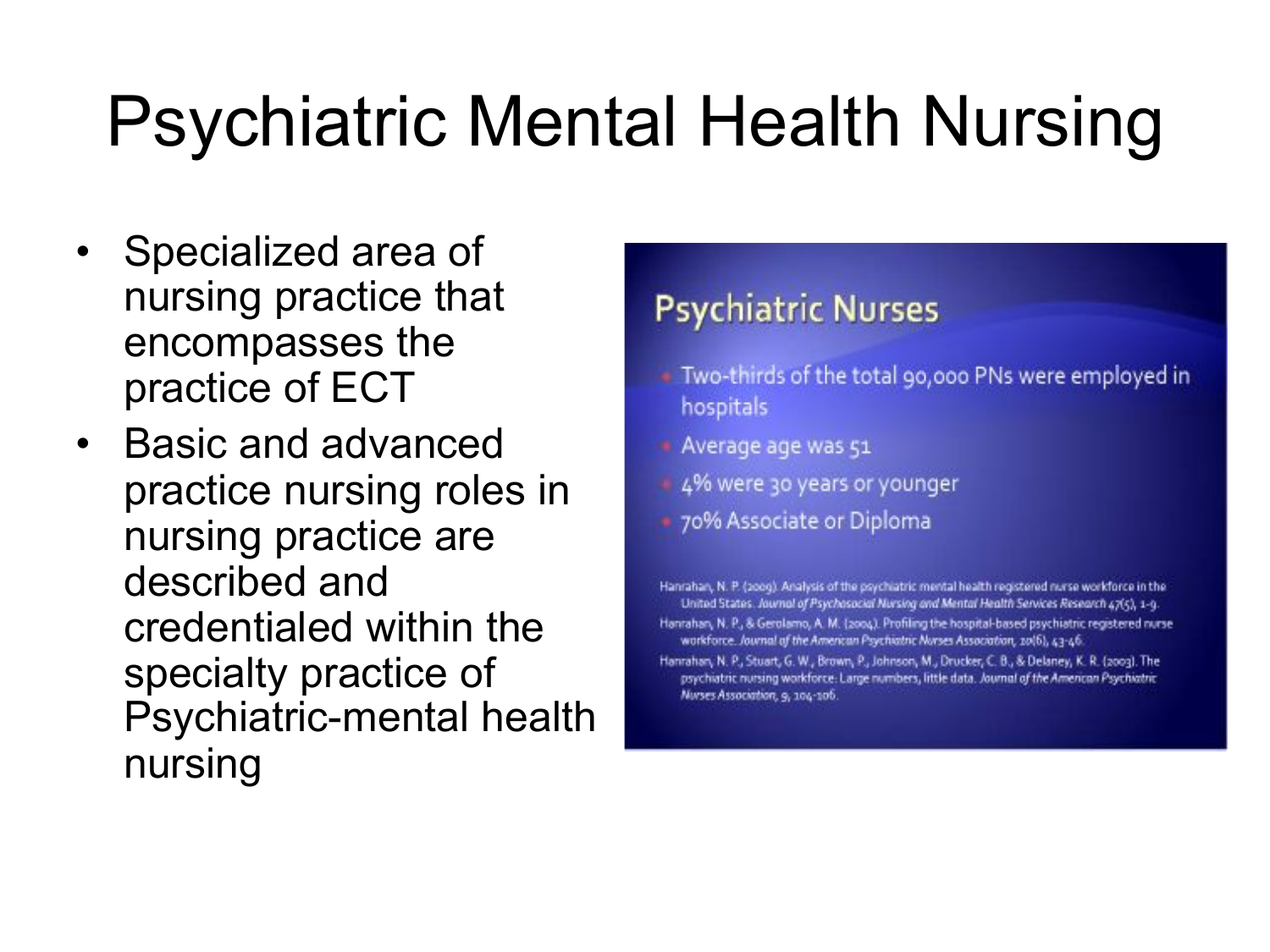How do Expert ECT Nurses Across the US and Internationally, Describe their Practice?

- APNF funded study
- Descriptive phenomenological study using Husserl's phenomenology and Giorgi's method
- In depth 1-1.5 hour interviews, transcribed and coded by 2 researchers using Atlas ti 6.1 software
- Themes and clinical, demographics analyzed for 20 participants to achieve saturation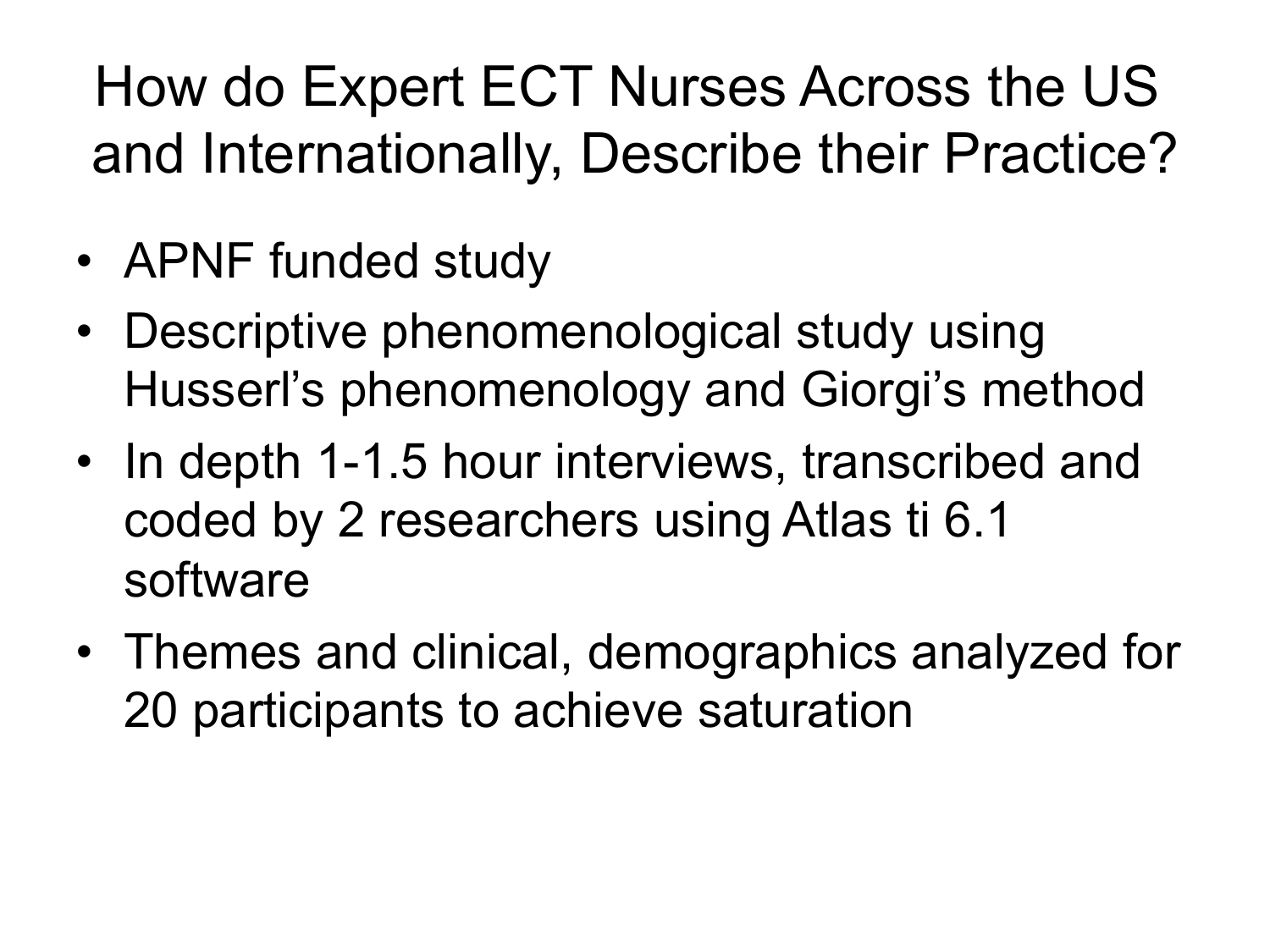Evidence-based treatment advances changing the role of ECT Nurse

- Electrode placement
- Stimulus dosing
- Seizure threshold titration
- Changes in wave form and pulse width
- Use of physiological monitoring
- Choice of anesthetic agents
- Use of "time outs"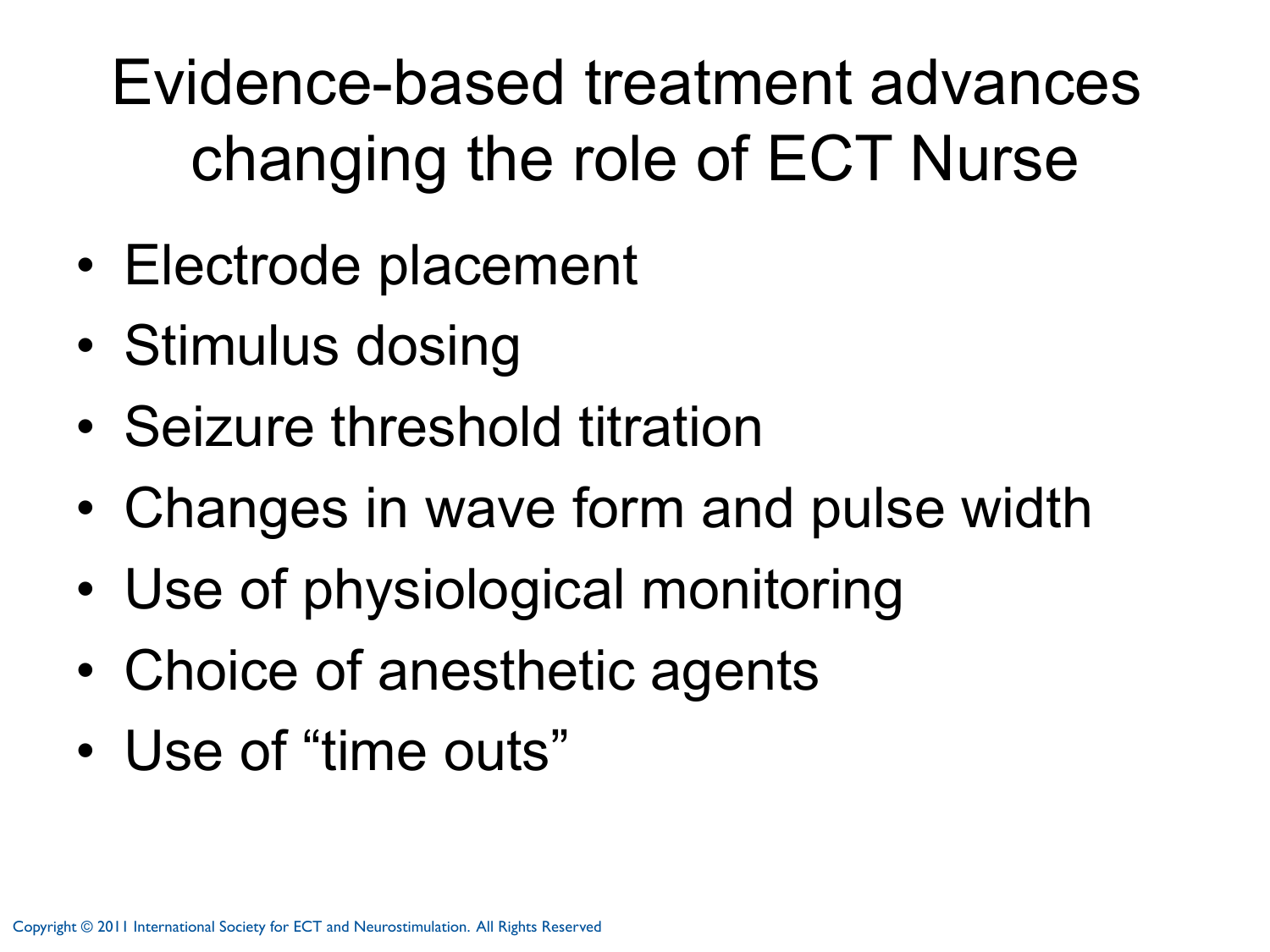## Non-procedural factors changing role of ECT nurse

- Expanded roles for nursing (i.e., nurse anesthetist and nurse practitioner)
- Movement from inpatient to outpatient treatment (continuation and maintenance)
- More complex and ill patients requiring increased monitoring and more clinically sophisticated practice (i.e. In ICU)
- Greater regulation
- Advent of novel neuromodulation methods
- Greater attention to treatment-resistance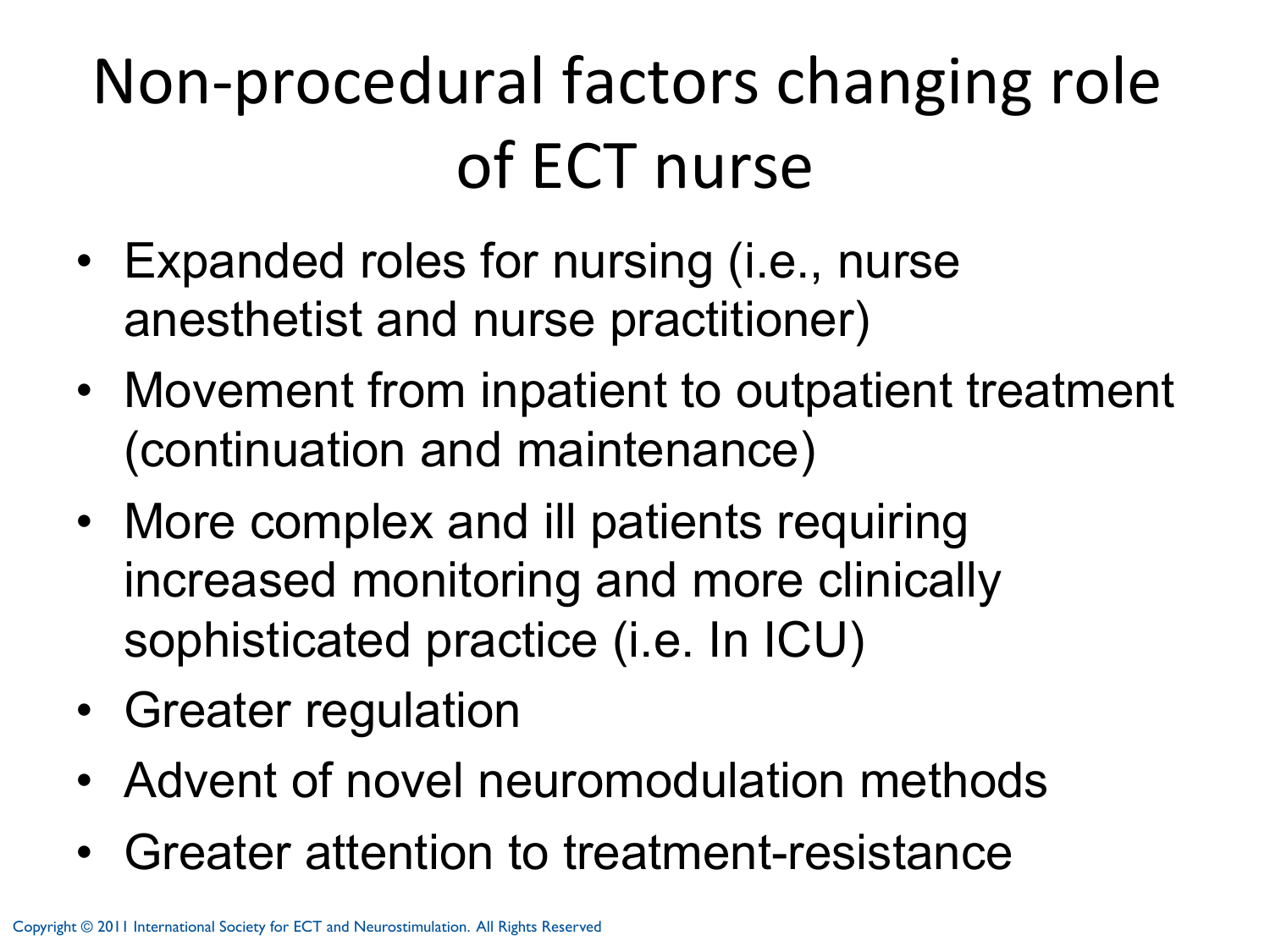## Review of the Literature

- PubMed, EMBASE, and CINAHL searched between 1938 and 2010 using keywords: *electroconvulsive therapy, electroshock* and *nursing,*
- Bibliographies reviewed for seminal works
- 2 health science librarians consulted for comprehensive search-
- Total of 445 nursing-focused manuscripts selected and reviewed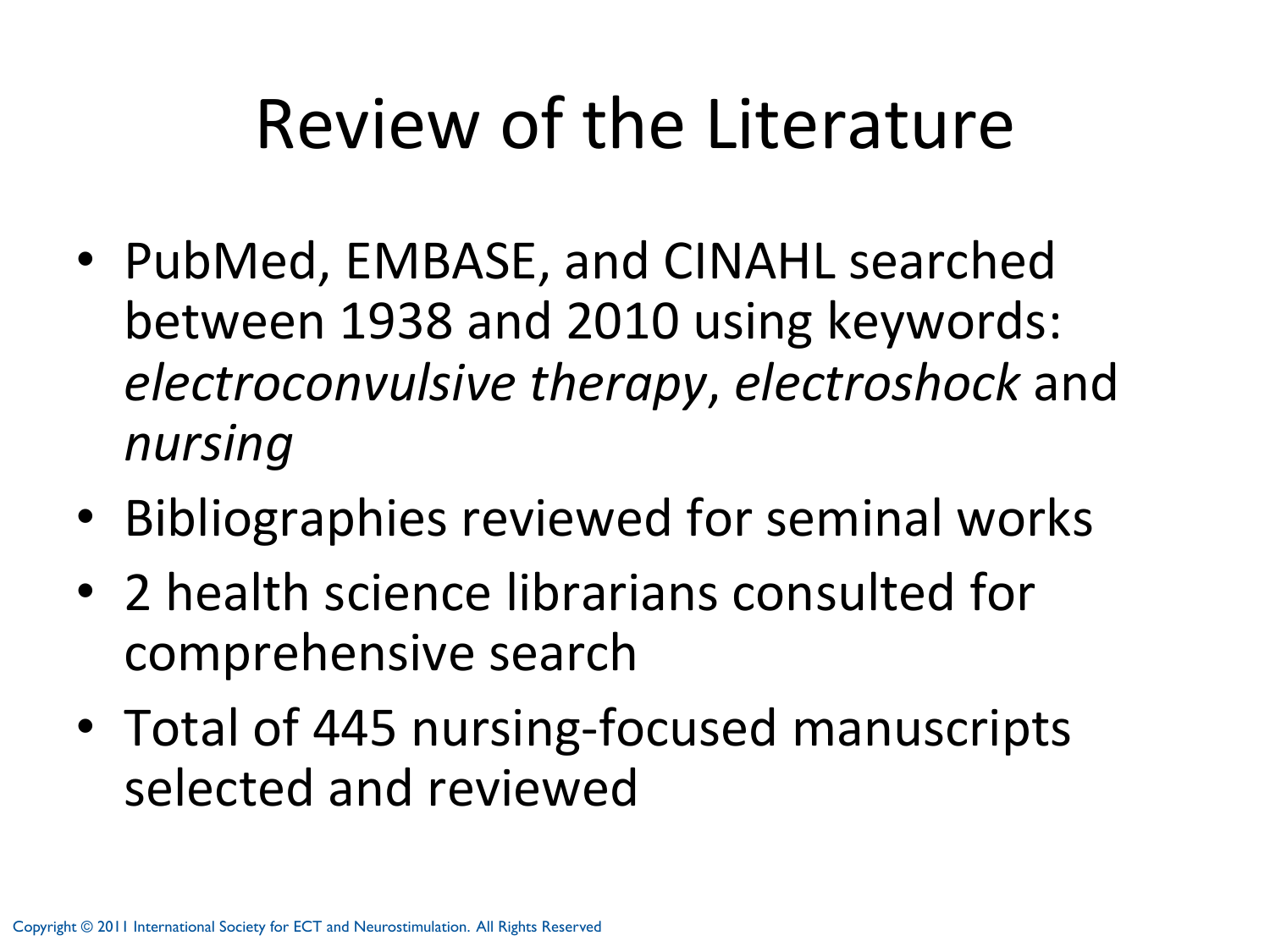## Themes of Expert ECT Nursing Practice

- Knowing the Patient
- Running the Service from Top to Bottom
- A Winning Team
- Need for ongoing education, development of best practices, and research
- Fighting stigma, misrepresentation, and efforts to banish FCT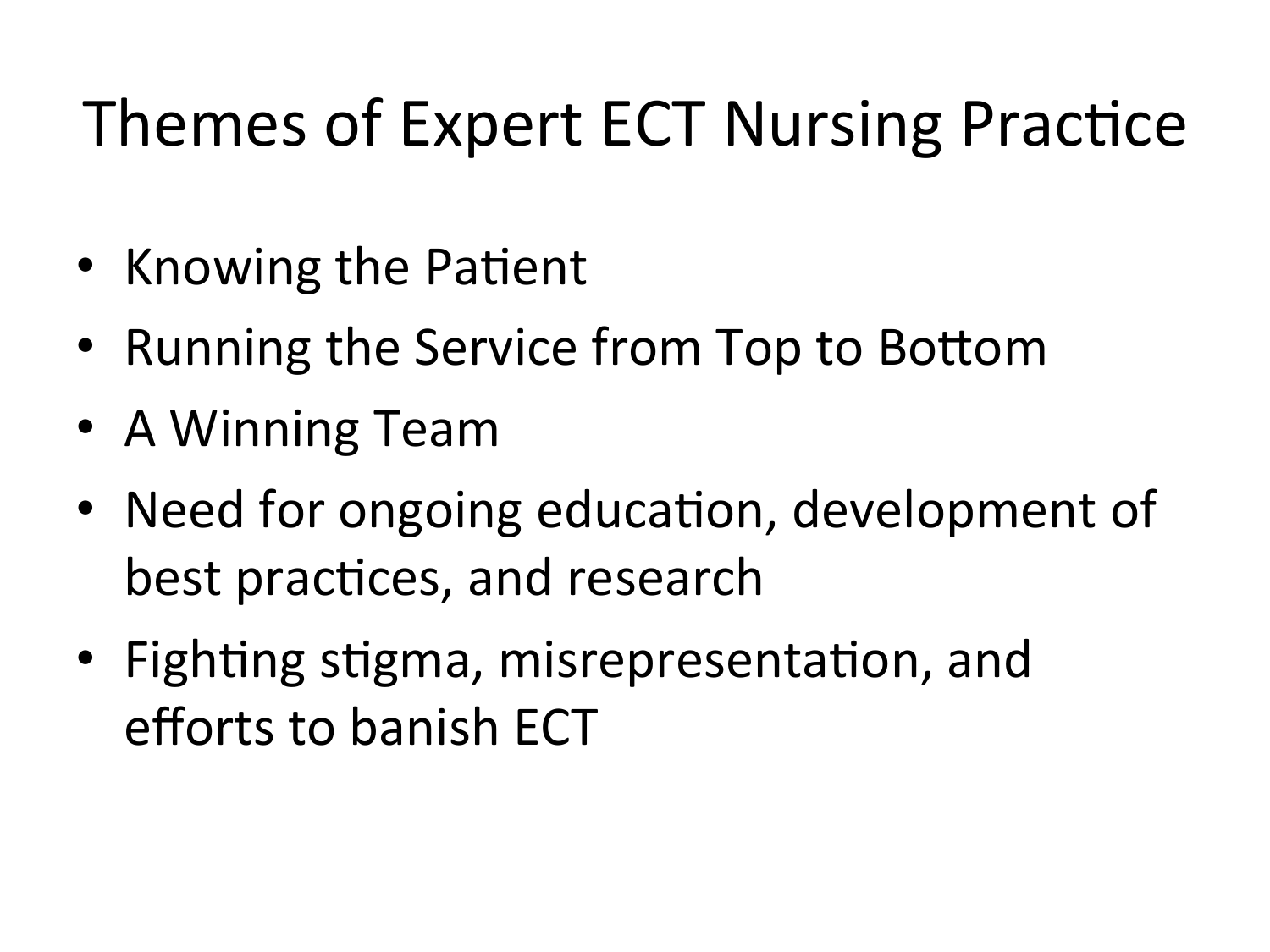## The Expert ECT Nurse Pre-treatment

- Outreaches and consults to patients/families about the value of ECT
- Personalizes the preparation/teaching of patients and family relative to their concerns, cost/benefit (i.e, anesthesia, memory loss, incontinence, exposed while wearing gown)
- Orients patients to ECT suite
- Schedules treatments taking into account individualized needs of patients
- Assures that pre-treatment labs, consents, orders are current (One review found 37 different forms needed for compliance!)
- Conducts standardized clinical ratings
- Advocates for patient with post-ictal headache or agitation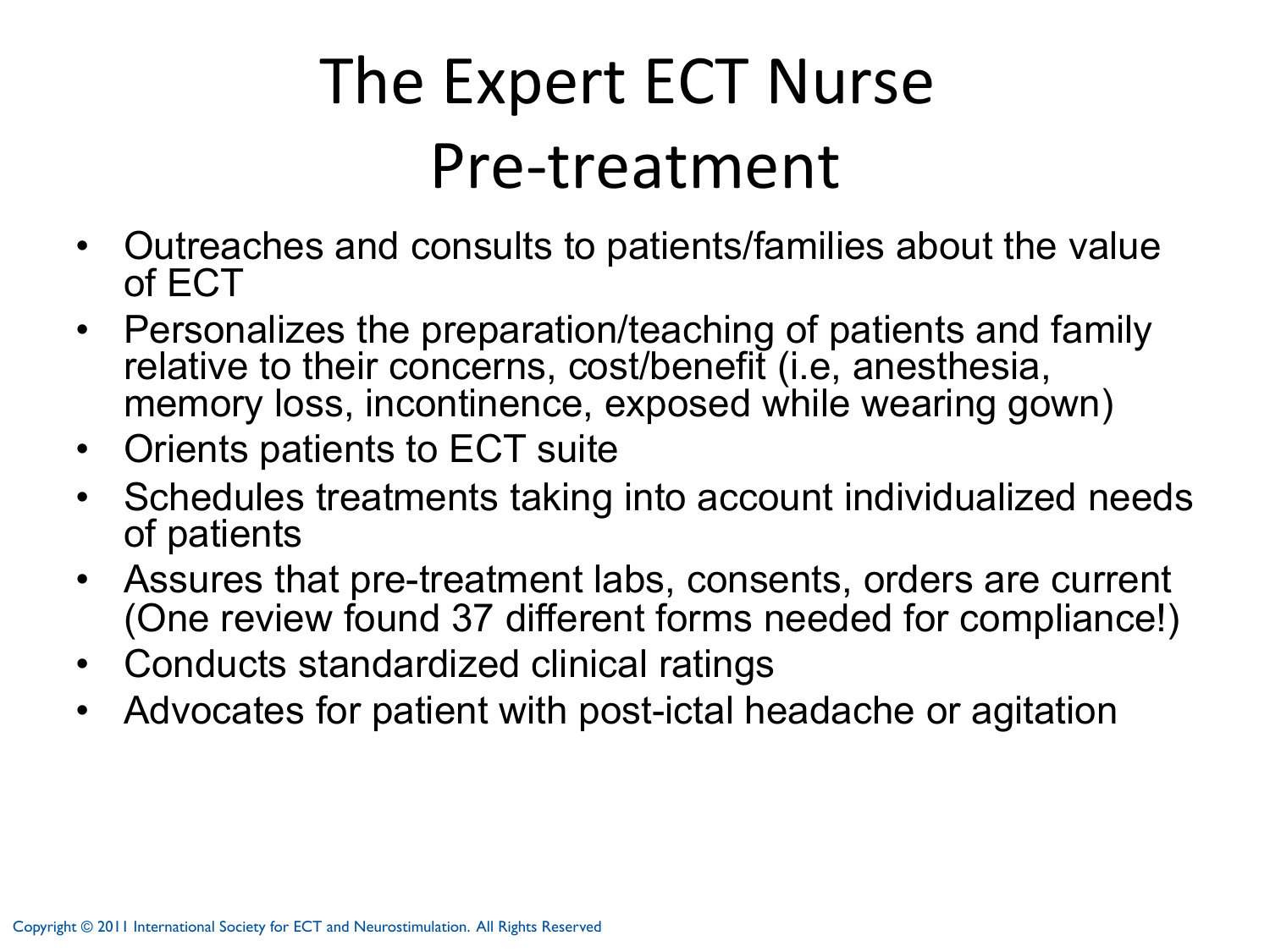## Knowing the Patient

- "We had some serious snowstorms this year, so knowing that A.S. lives in a rural area, I made sure to coordinate so she had at least 2 treatments a week"
- The patient said: 'I smiled when I saw you in the room. I did not recognize anyone else but knew you would make sure that I did not have a terrible headache or complications'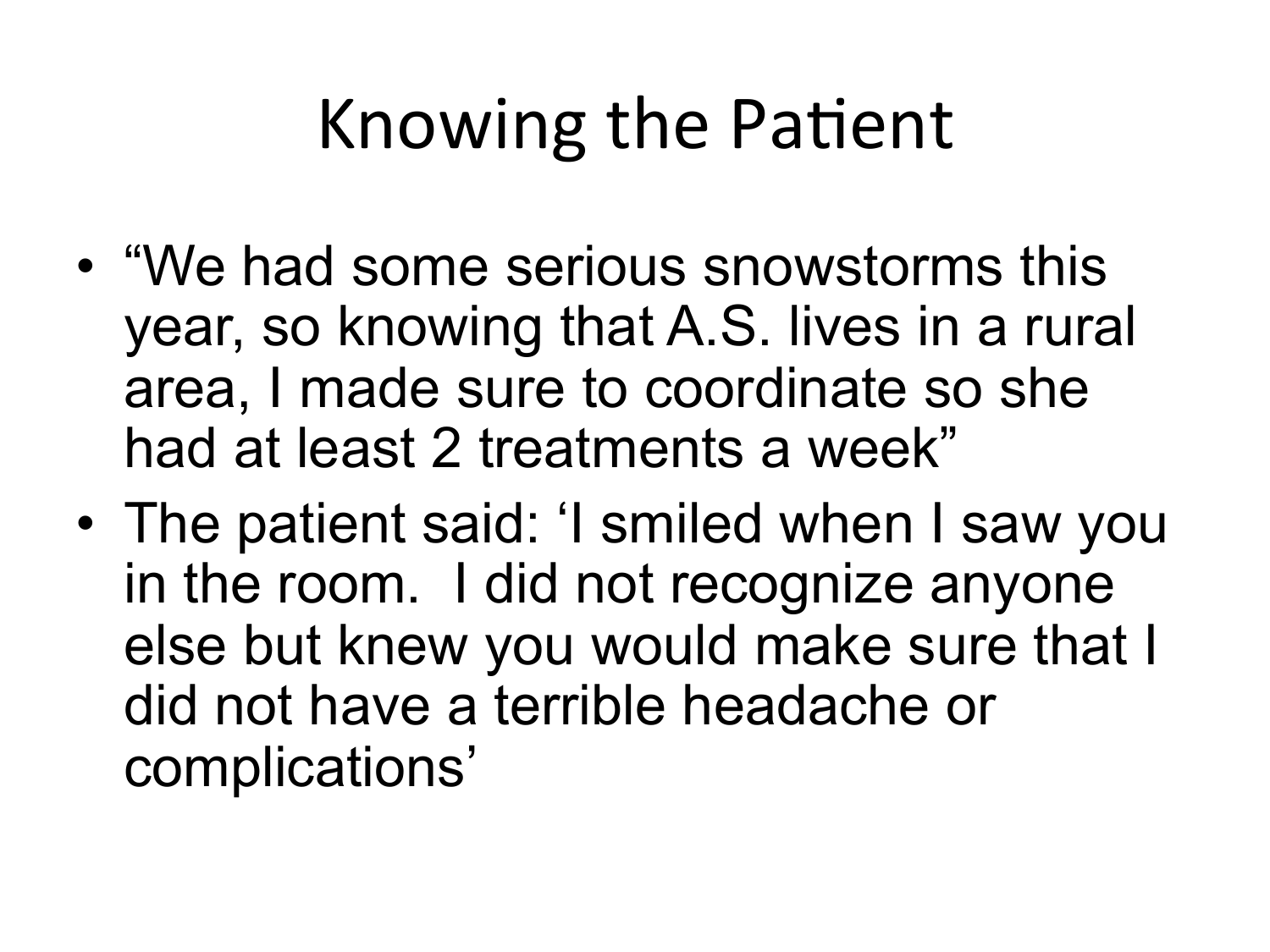#### **The Expert ECT Nurse-Treatment**

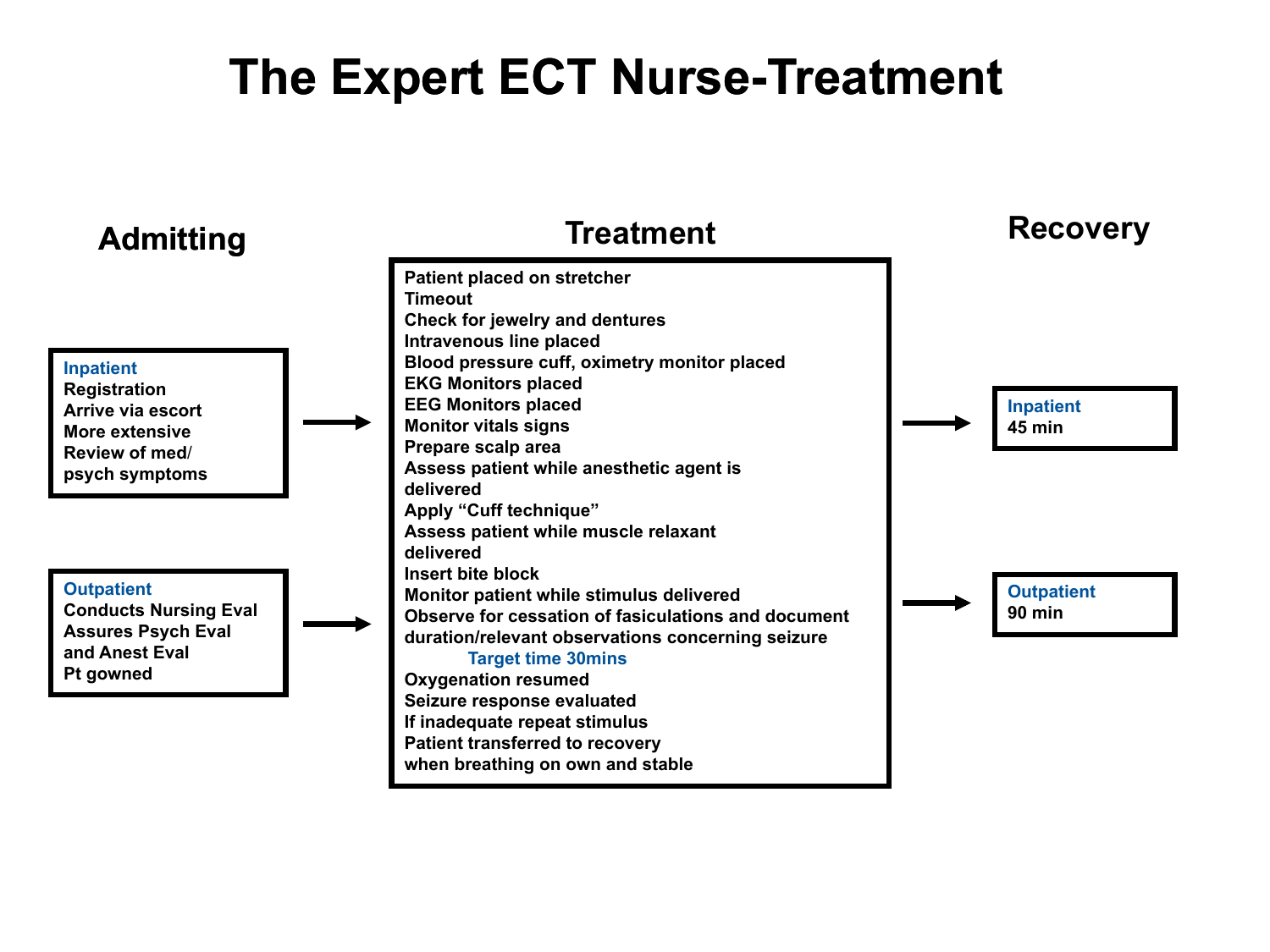# ECT Treatment Nurse

- Standard 2.2 of ECTAS stipulates: "There is at least one trained nurse in the treatment room." (Royal College of Psychiatrists)
- Importance of nurses in de-stigmatizing ECT, educating the public, and referring patients for ECT directly related to nursing knowledge and familiarity with the treatment
- Provides nursing and medical education and hands-on experience, promotes positive attitudes and education in nursing schools, implements continuous quality improvement programs, manages ambulatory ECT programs, and provides political advocacy to reshape health policy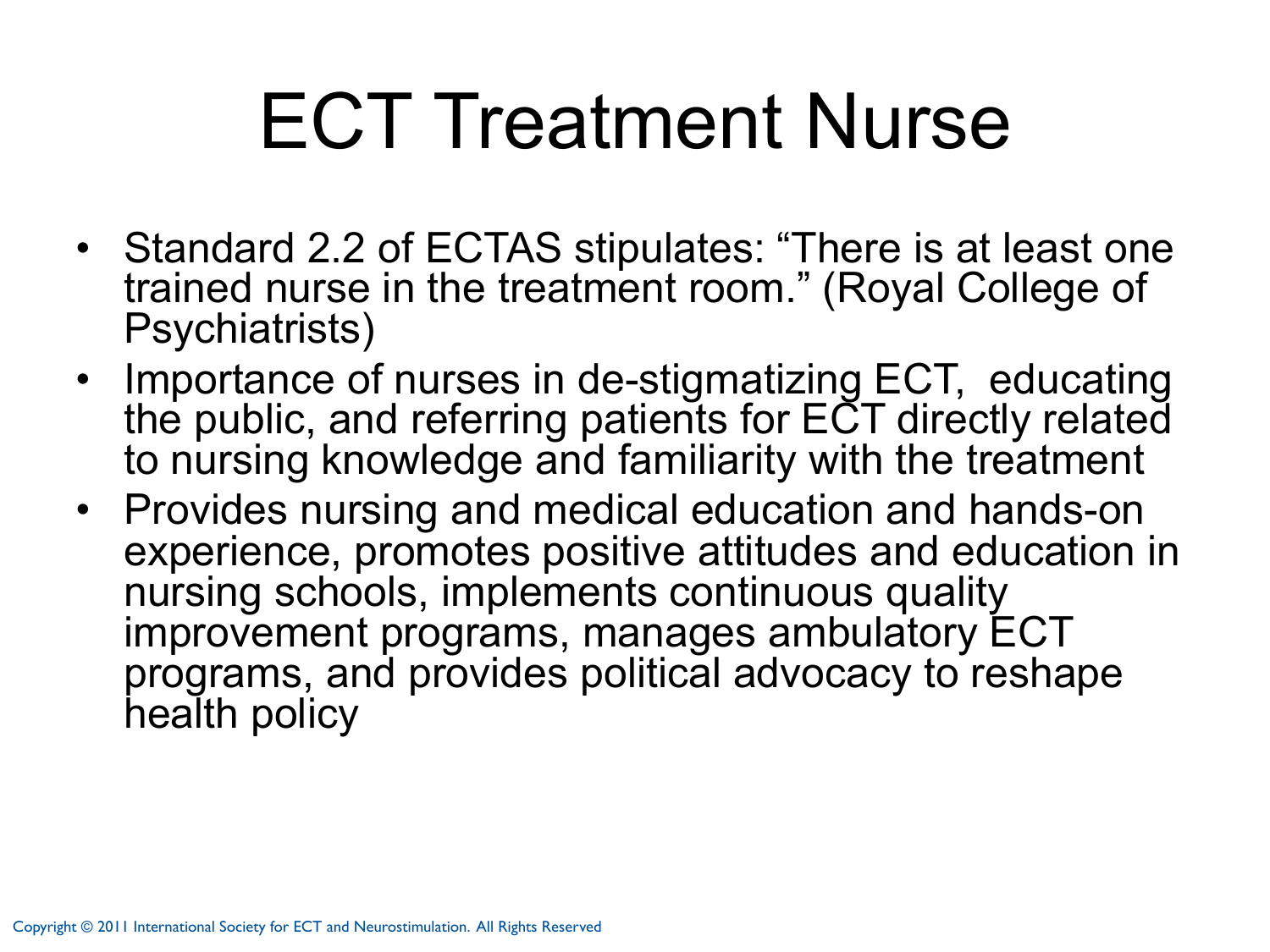## Running the Service from Top to Bottom

- "The doctors are busy...every question about ECT (appropriateness, labs, potential complications) goes through me"
- "I check the equipment, assure we are ready for JCAHO, teach the nursing students and medical residents, review  $P$  &  $P$ , teach in the fellowship program- it is 'soup to nuts'"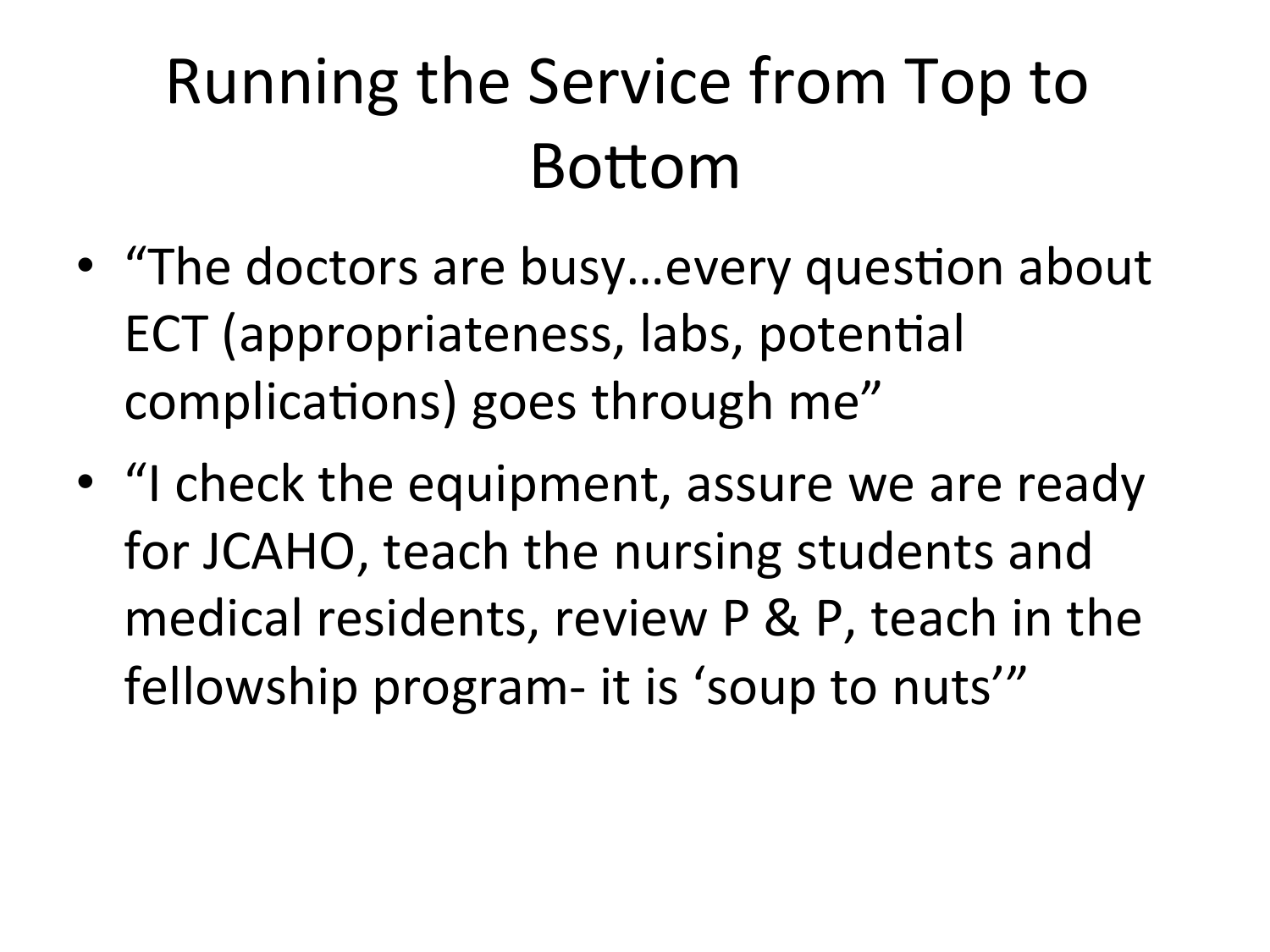## The Expert ECT Recovery Nurse

- Primary patient advocate following treatment when patients still under effects of anesthesia and provides constant care
- Patient monitoring (VS, pulse oximetry, mentalstatus, breathing properly, suctioning, administering  $0<sub>2</sub>$ , react rapidly to signs of negative changes)
- Assess, re-orient, provide supportive care for postictal disorientation, assess safety to ambulate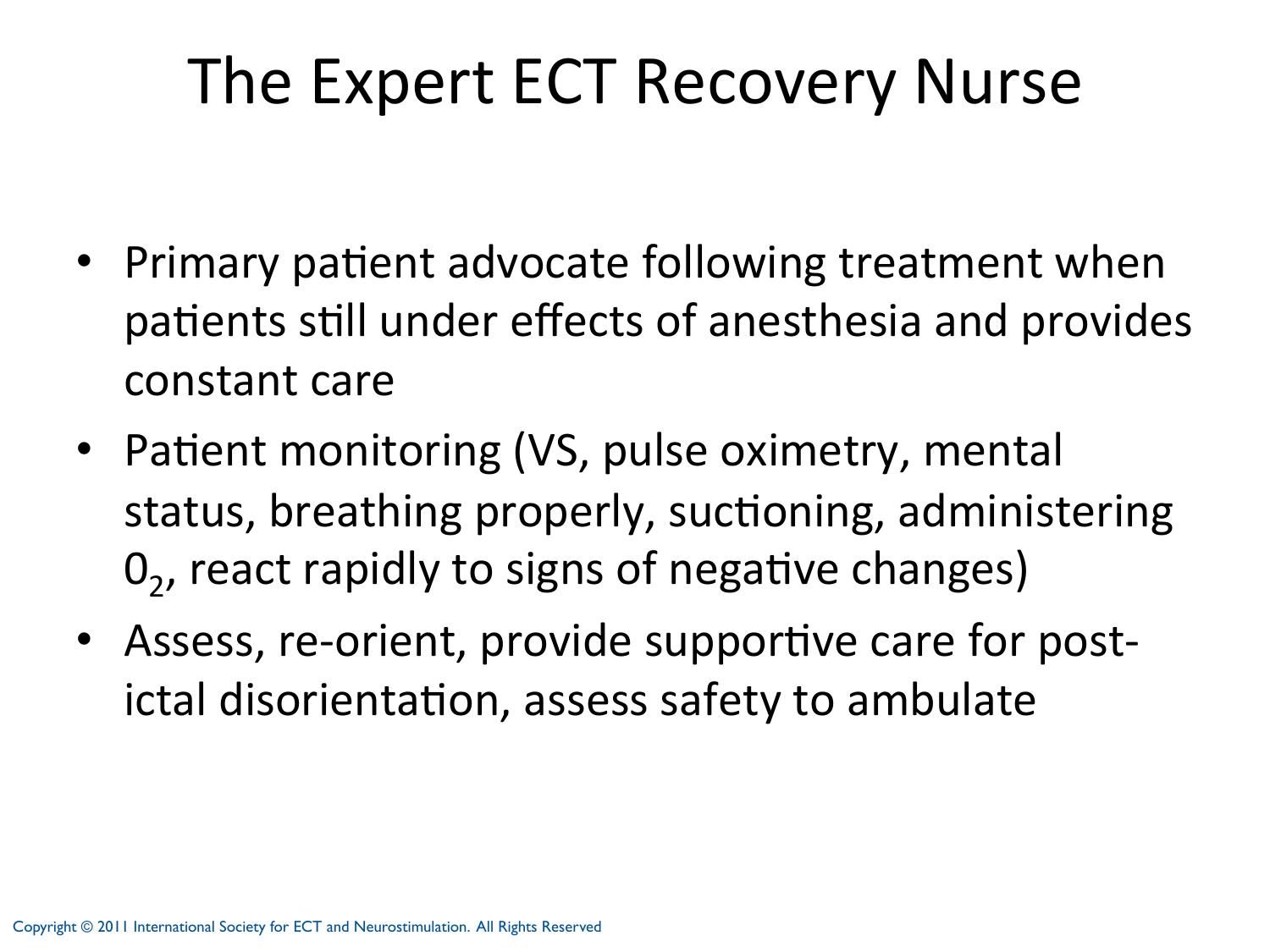# The Expert ECT Nurse- Post treatment

- Conducting inpatient group psychotherapy to decrease isolation and reduce stigma
- Addressing patient and family concerns about treatment/ side effects and providing education
- Assuring holistic care and coordination of health care providers for vulnerable patients who often have multiple health conditions
- Coordinating future treatment schedules and managing CQI
- Educating Nursing and Medical personnel about ECT
- Increasingly, blending new expertise in brain stimulation methods with expertise in ECT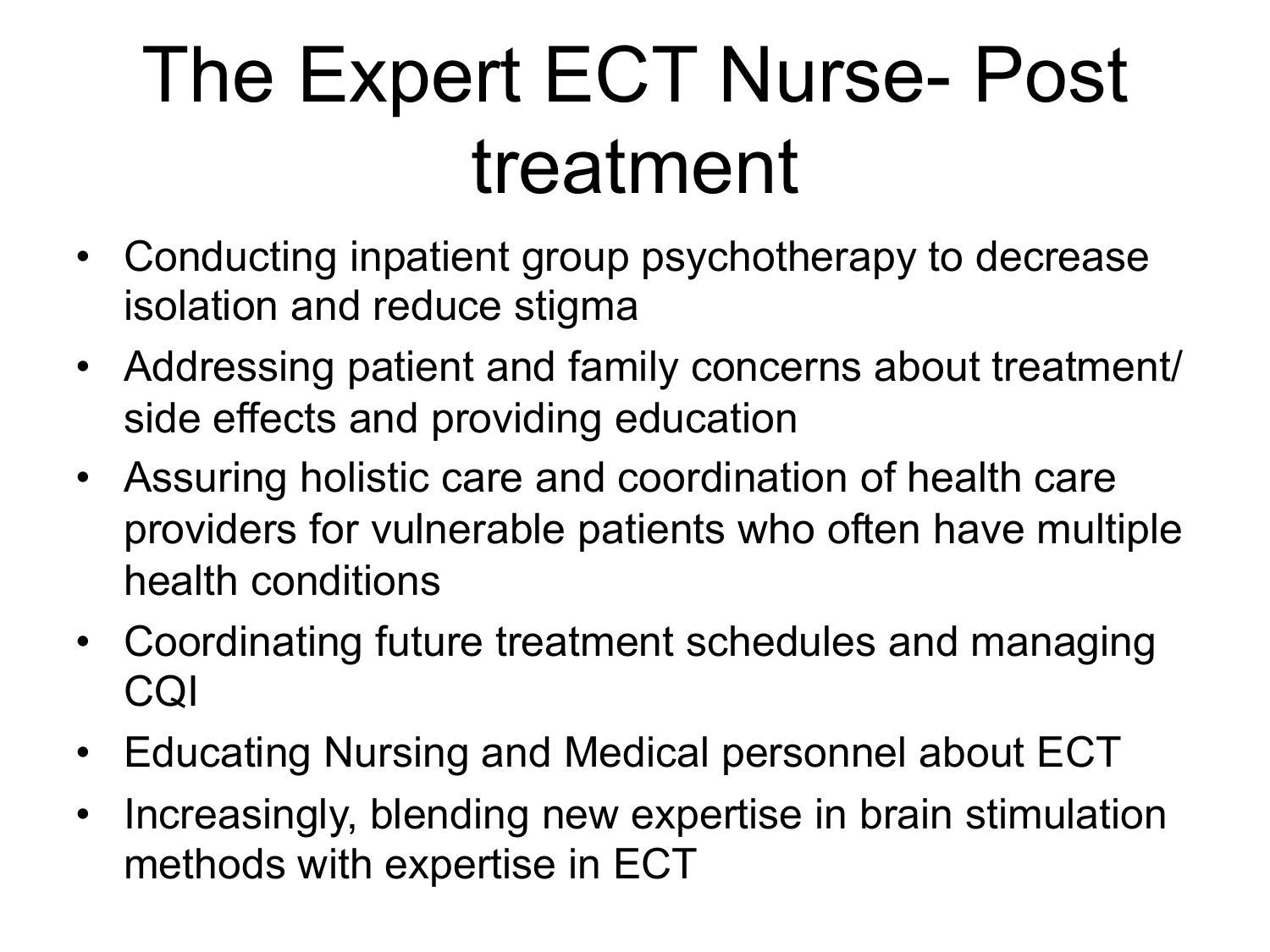## A-Winning-Team-

- "I have been an ECT nurse for 35 years and I have overseen more than 30,000 treatments. I have had the gratifying experience over and over to see our patients get better"
- "It is so rewarding to see a patient who is in the ICU or similarly debilitated get so much better that he walks out the door waving. ECT does that"
- "Being on the ECT team is like being a starting pitcher for the Yankees- we get used to winning and we like it!"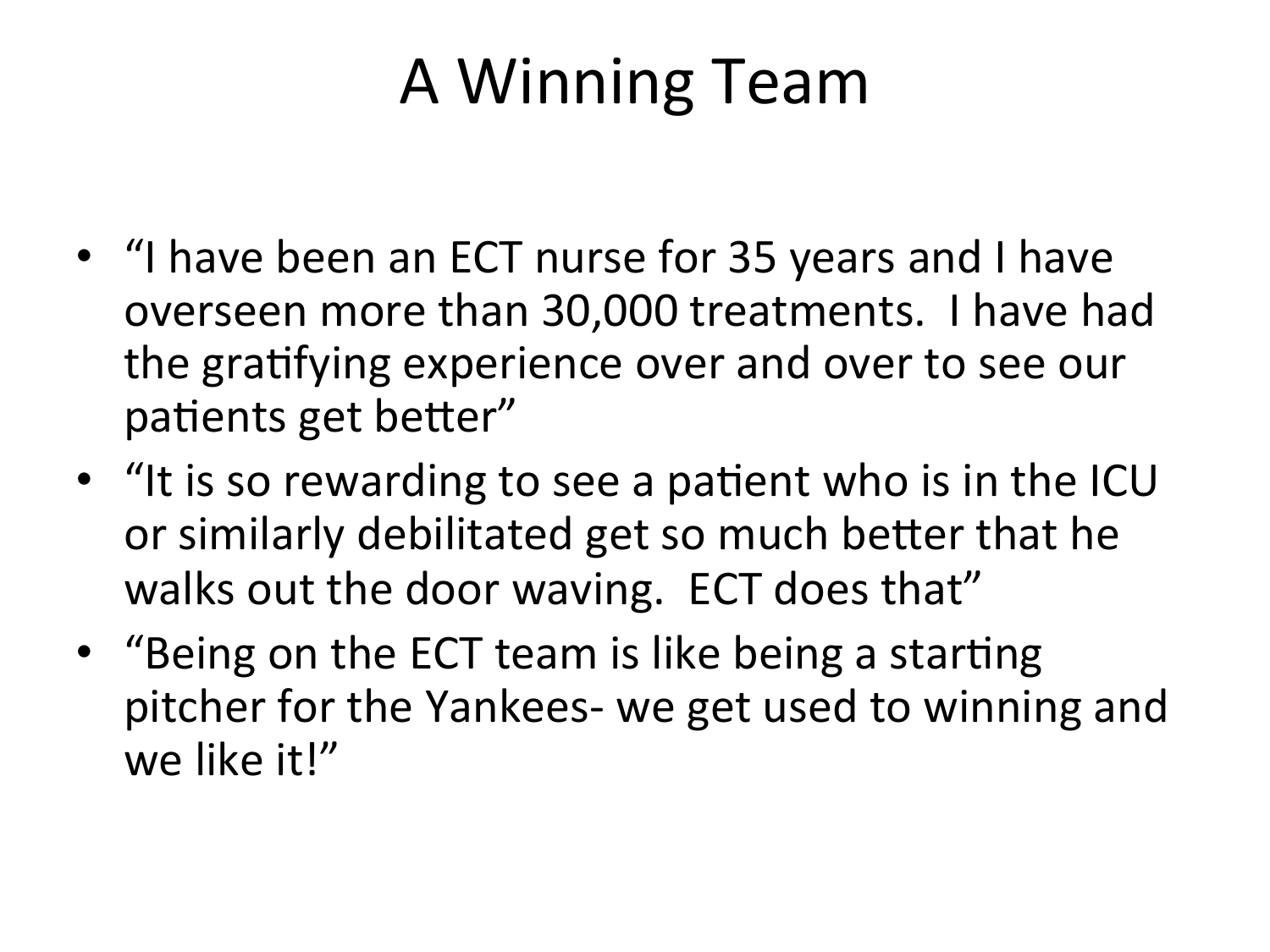# Fairly Wide Variations

- In practice (i.e., anesthetic, electrode placement, pre-medication with caffeine, use of clinical scales)
- In employment of advanced practice roles (i.e., NP roles in Canada, Australia and New Zealand emerging but primary care-focused)
- In ECT education and training (i.e., apprentice model to completion and creation of fellowships and ISEN courses)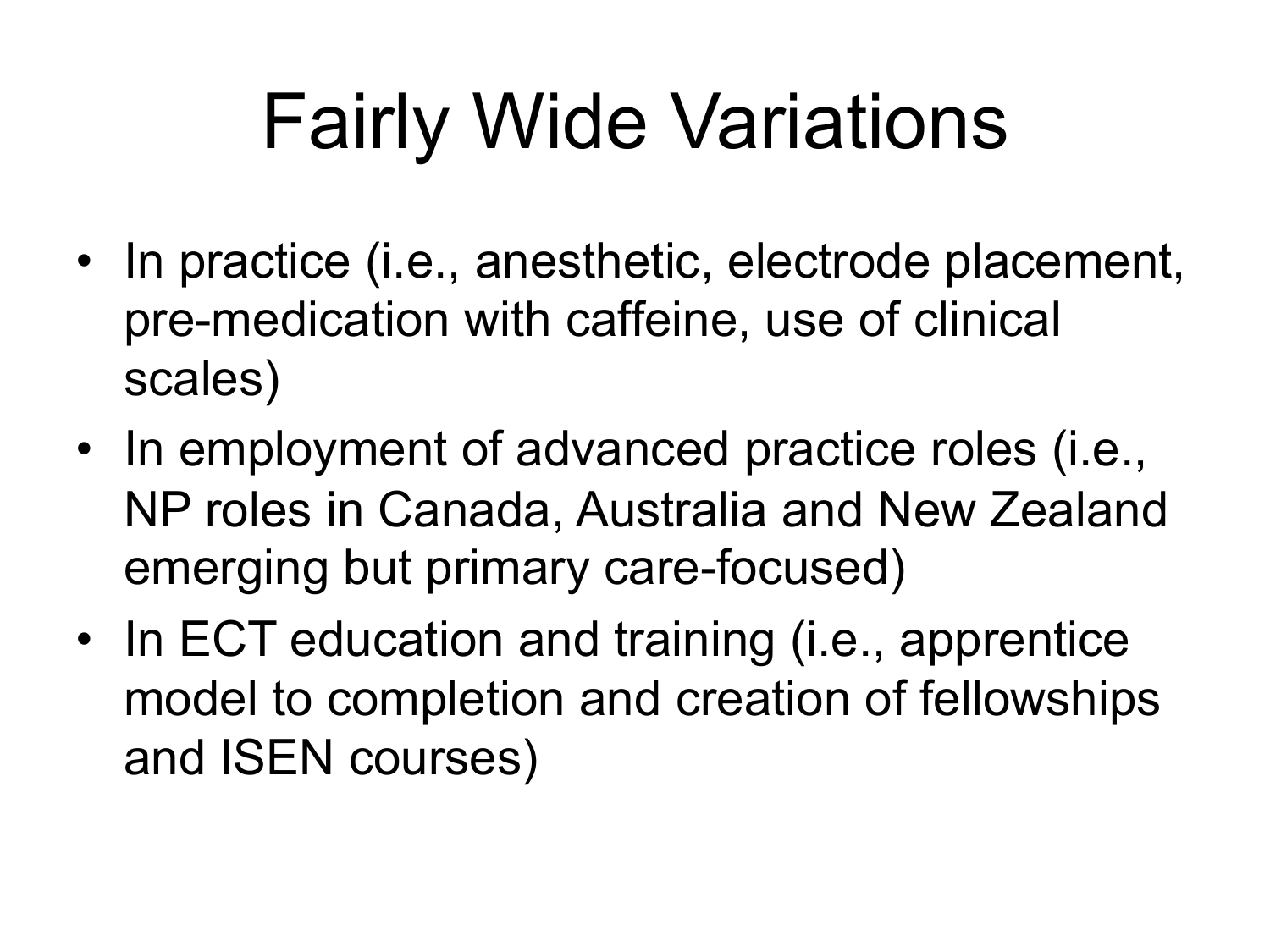### Need for Ongoing Education, Development of Best Practices and Research

- Consumer Interaction and Dialogue on Conference Calls and in Schools of Nursing
- ISEN ECT Certificate Courses
- ISEN Monthly Conference Calls
- University specific fellowships
- NALNECT certification
- **SEAN** certification
- APNA Workshops in ECT and brain stimulation
- Australian College of Mental Health Nurses
- JAPNA and Journal of ECT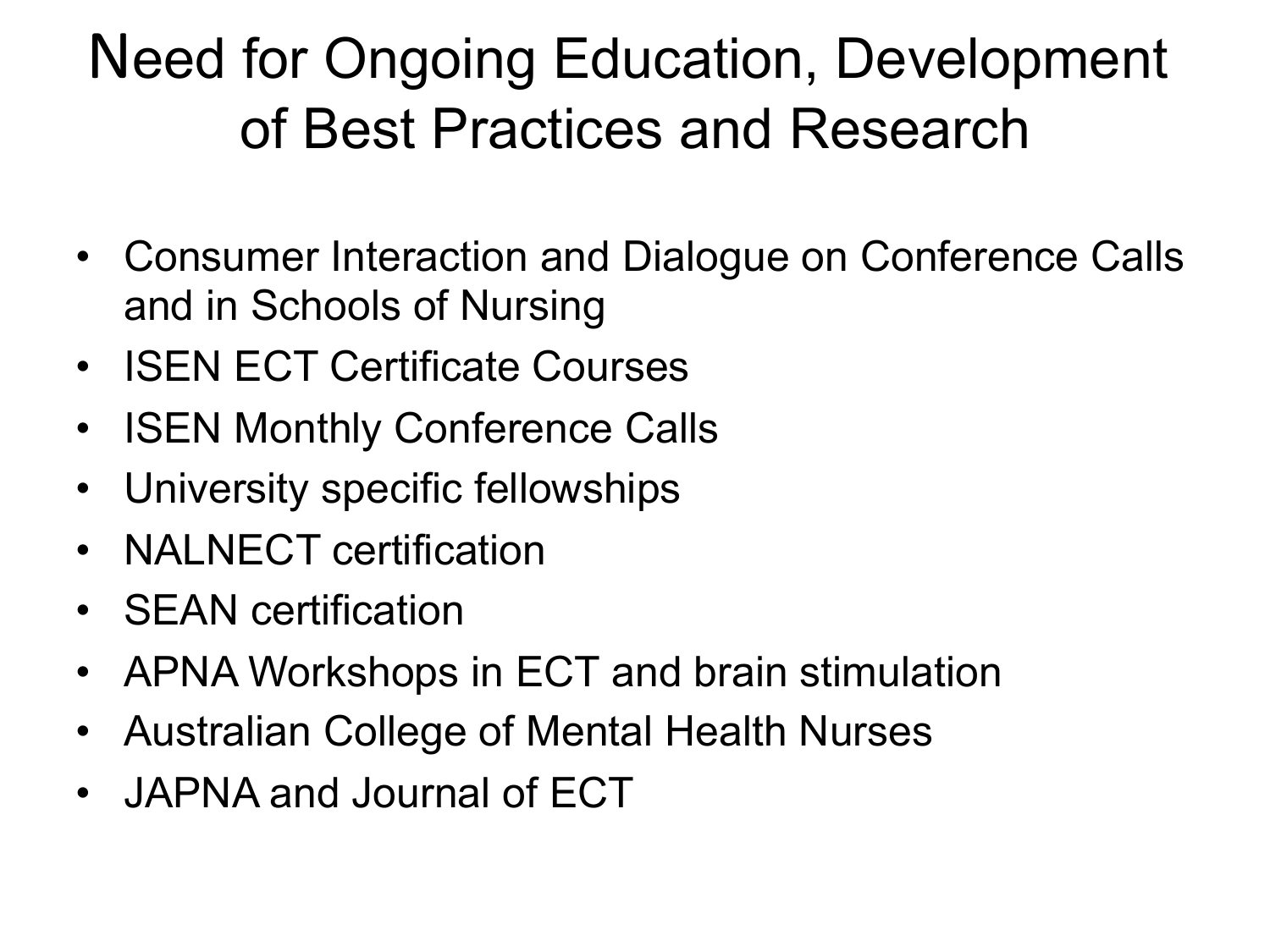## Evidence-based Nursing Practice

- Evidence-Based Nursing Practice does not vary from location to location but instead, involves integrating solid research findings, clinical expertise, and patient preference, and implementing them in nursing practice, in order to increase the quality of patient care
- Goal is to provide the highest quality and most cost-efficient nursing care possible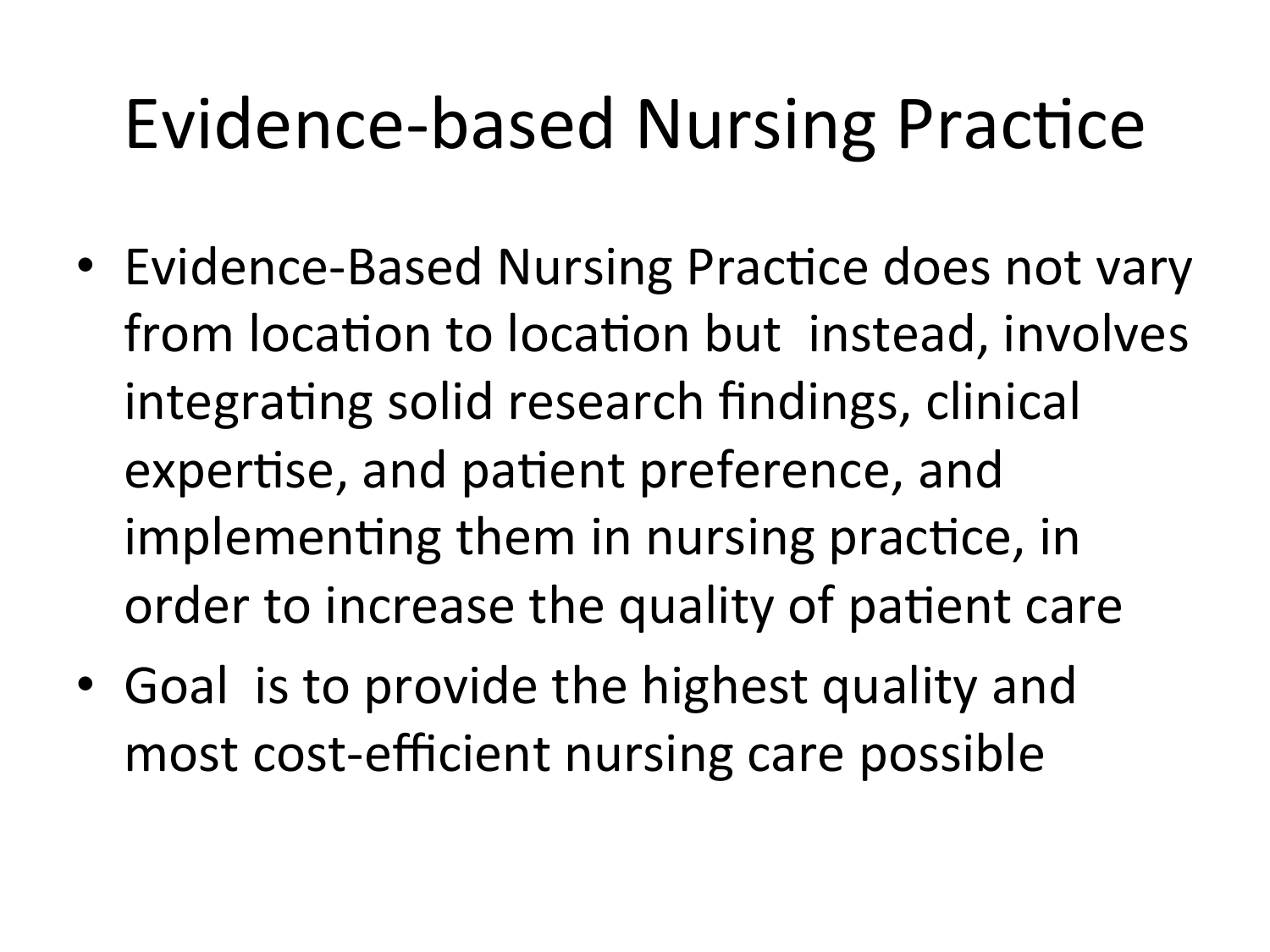### Evolving Role of ECT Nurse Involvement in International, Interdisciplinary Organizations Dedicated to Therapeutic Brain Stimulation Brain Stimulation Clinical Leader Leading Change Initiatives to Promote Clinical Excellence Additional Brain Stim Clinical Expertise ECT Expert Promoting Translation of Research to Clinical interface among Multiple **Disciplines**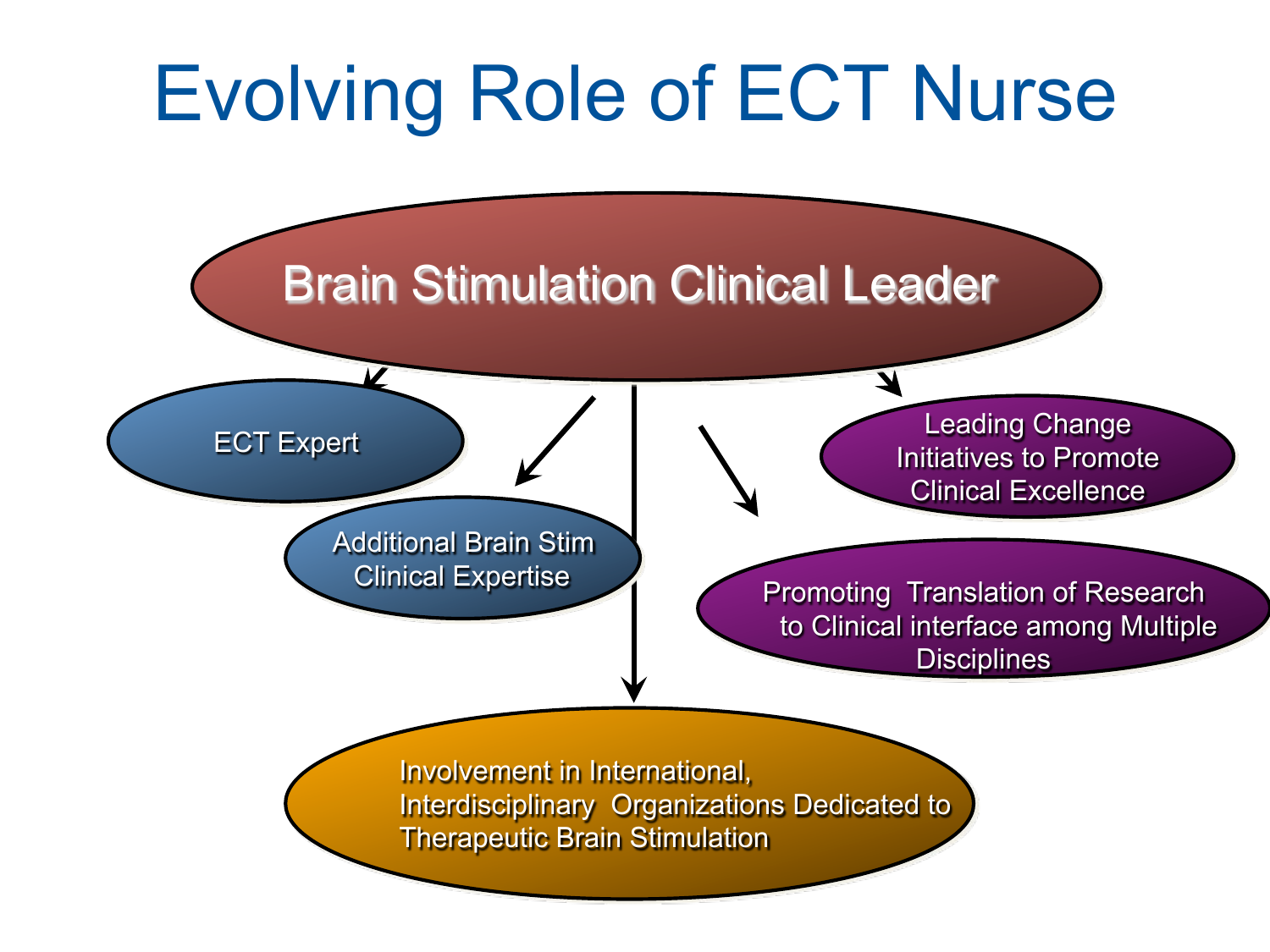## Fighting stigma, Misrepresentation, and Efforts to Banish or Defund ECT

- Bill 67, Ending Public Funding of Electroconvulsive Therapy Act, 2010, Ontario, Canada
- Growing international networking and sharing of evidence-based nursing practice via ISEN
- Increased scholarship, research, EBP dissemination, advocacy
- Collaboration with APA regarding ECT treatment guidelines
- Collaboration with NAMI and APNA Consumer Advisory Panel about Consumer Concerns

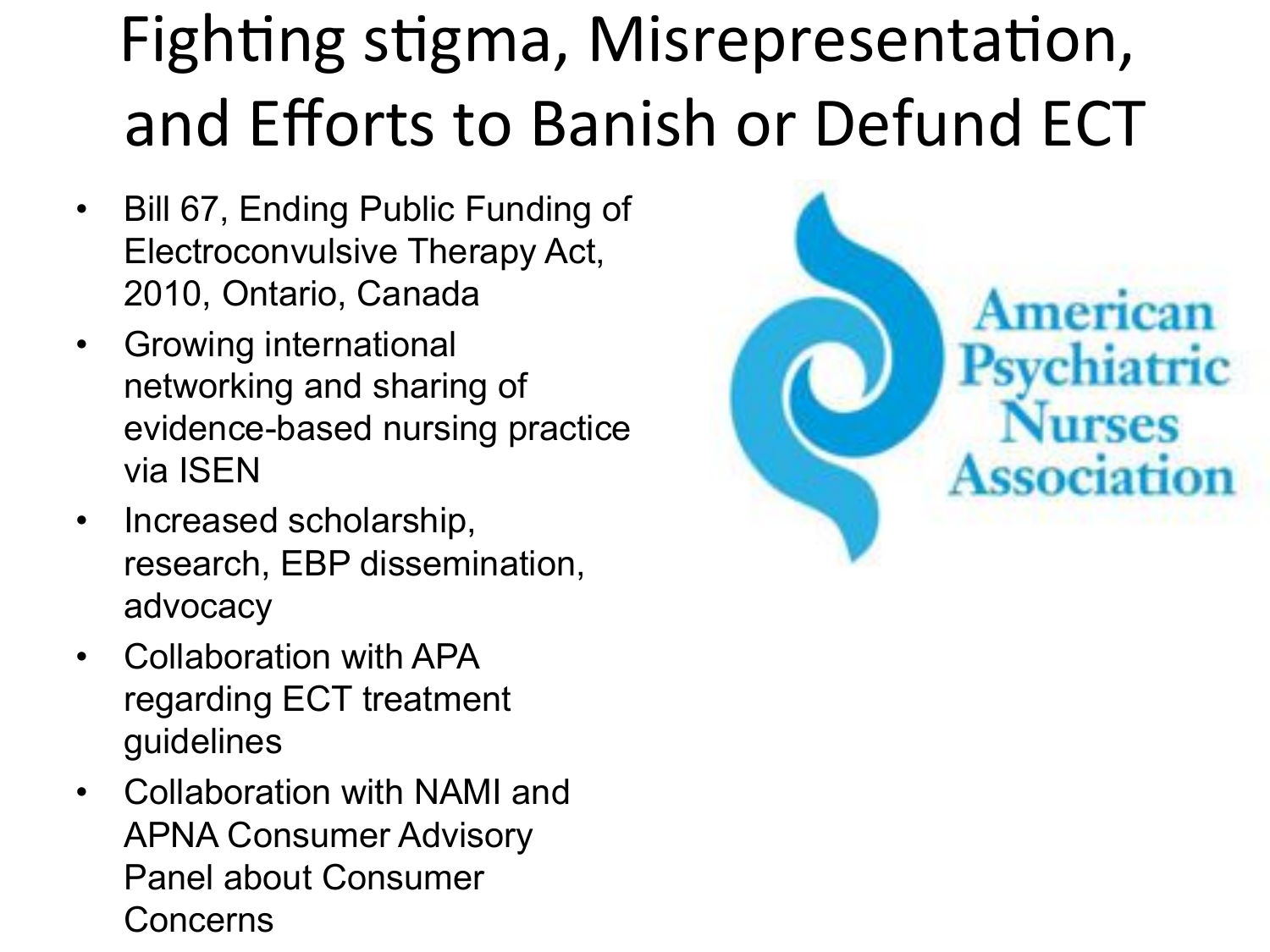## Embedding-Consumer-and-Caretaker's-Input Into Guideline Development

- Incorporating the perspective of consumers, caretakers, families, and treating clinicians
- Themes of patient/family inquiries include:
	- How to tell or not tell people about ECT treatment
	- Safety on inpatient psychiatric unit
	- Will ECT help me sleep?

- How can I access transportation, in-home support for my family member having ECT?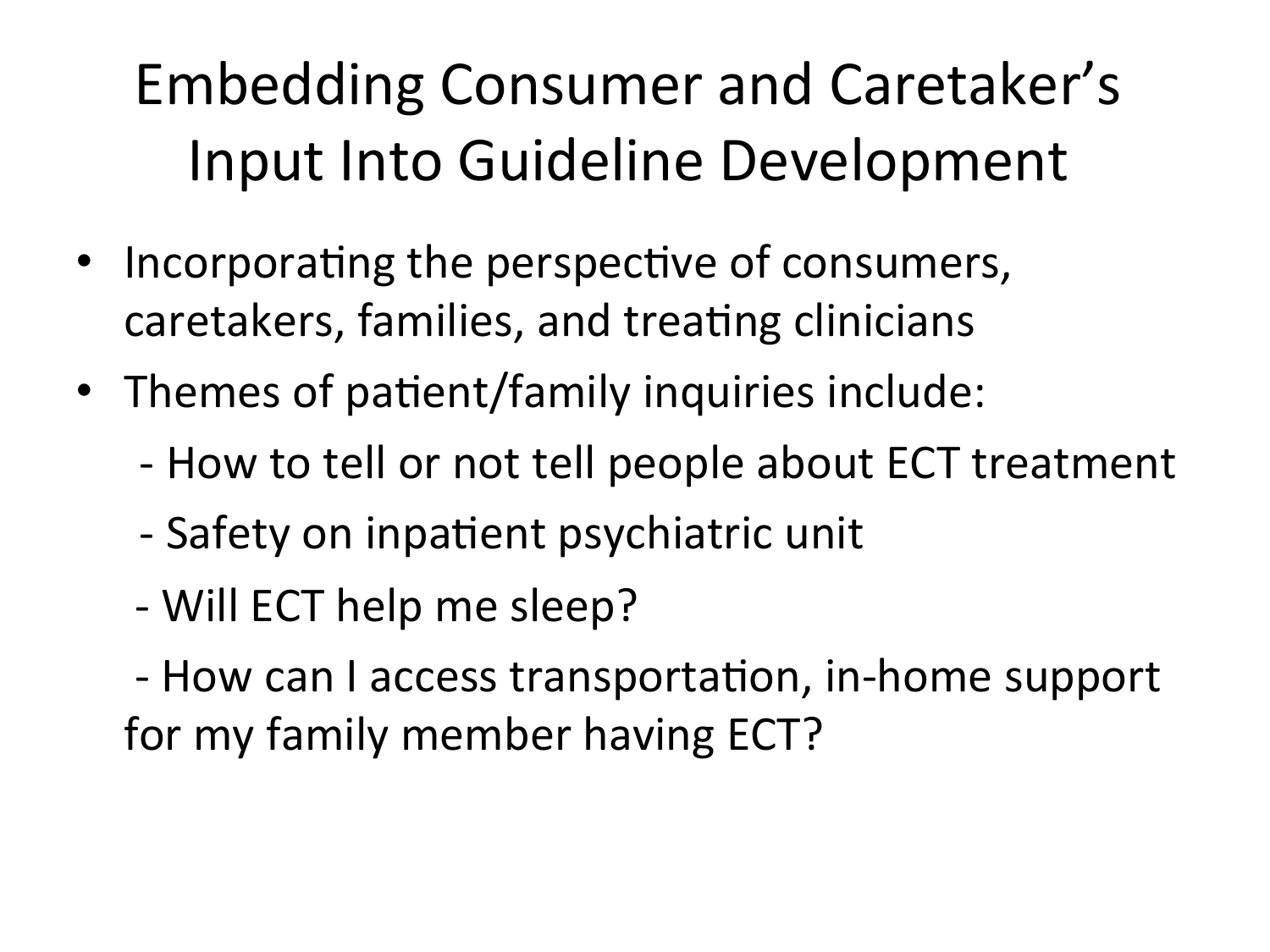### Patient and Stakeholder Engagement

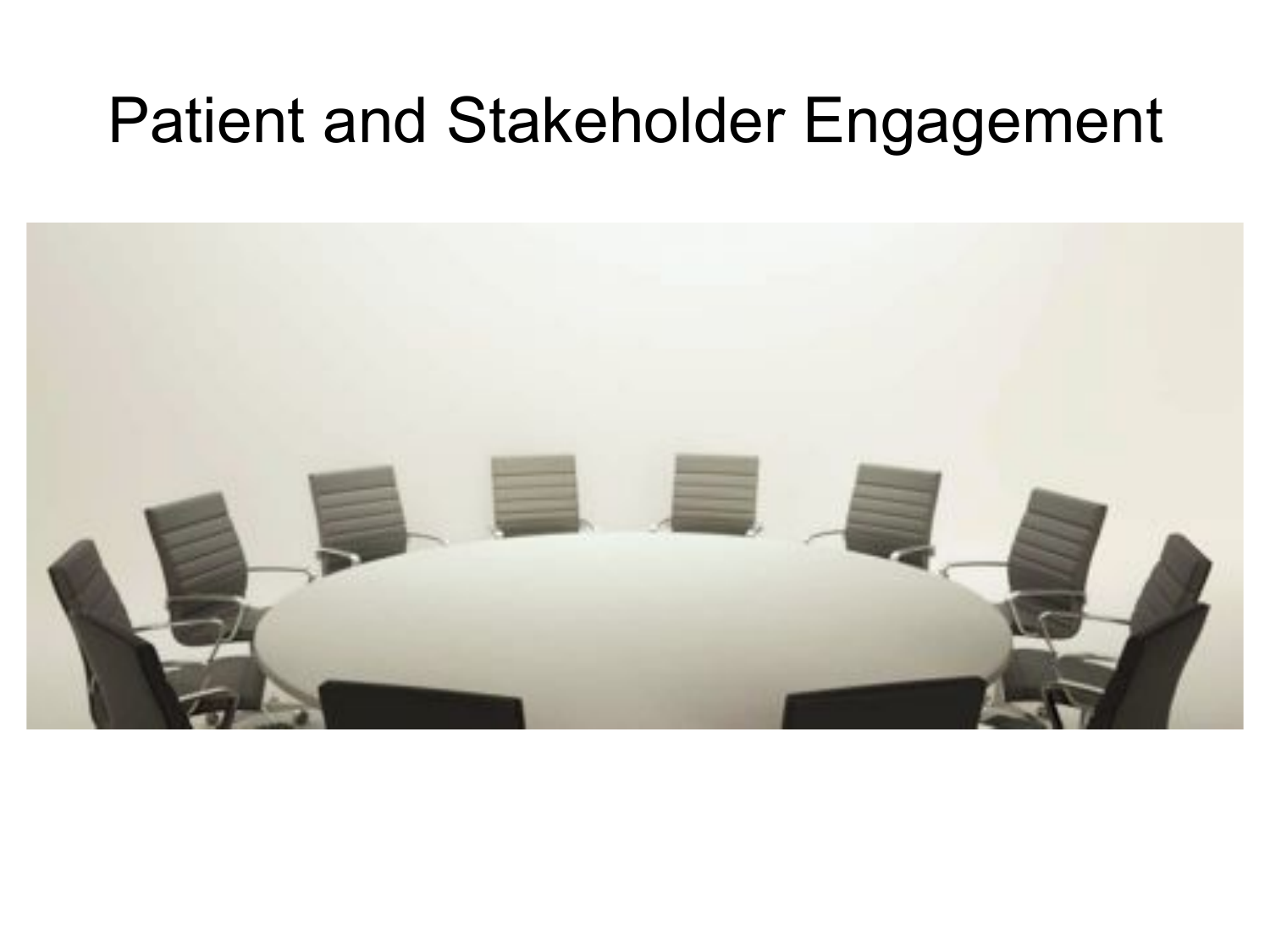## Patient and Stakeholder Engagement

- FDA hearings had many more "anti-ECT" patients
- Why do we not do a better job of reaching out to our patients who benefit from ECT, TMS and other forms of neuromodulation?
- The Patient Centered Outcomes Research Institute (PCORI) and increasingly, NIH, CDC, private foundations, industry and pharmaceutical funders seek patient-centered research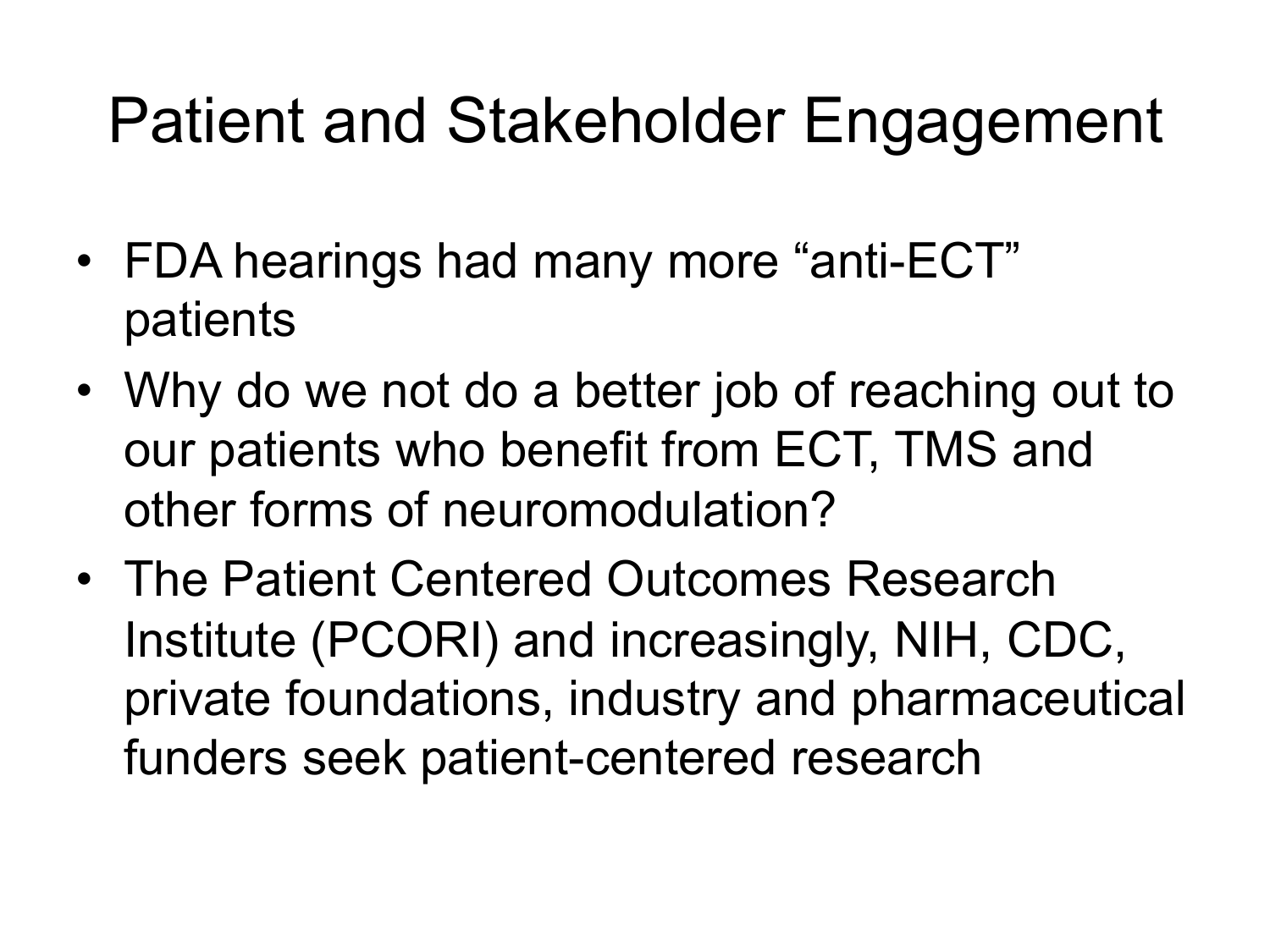Special Section on Electroconvulsive Therapy, *Journal of the American Psychiatric Nurses Association,* 17(3), 2011.